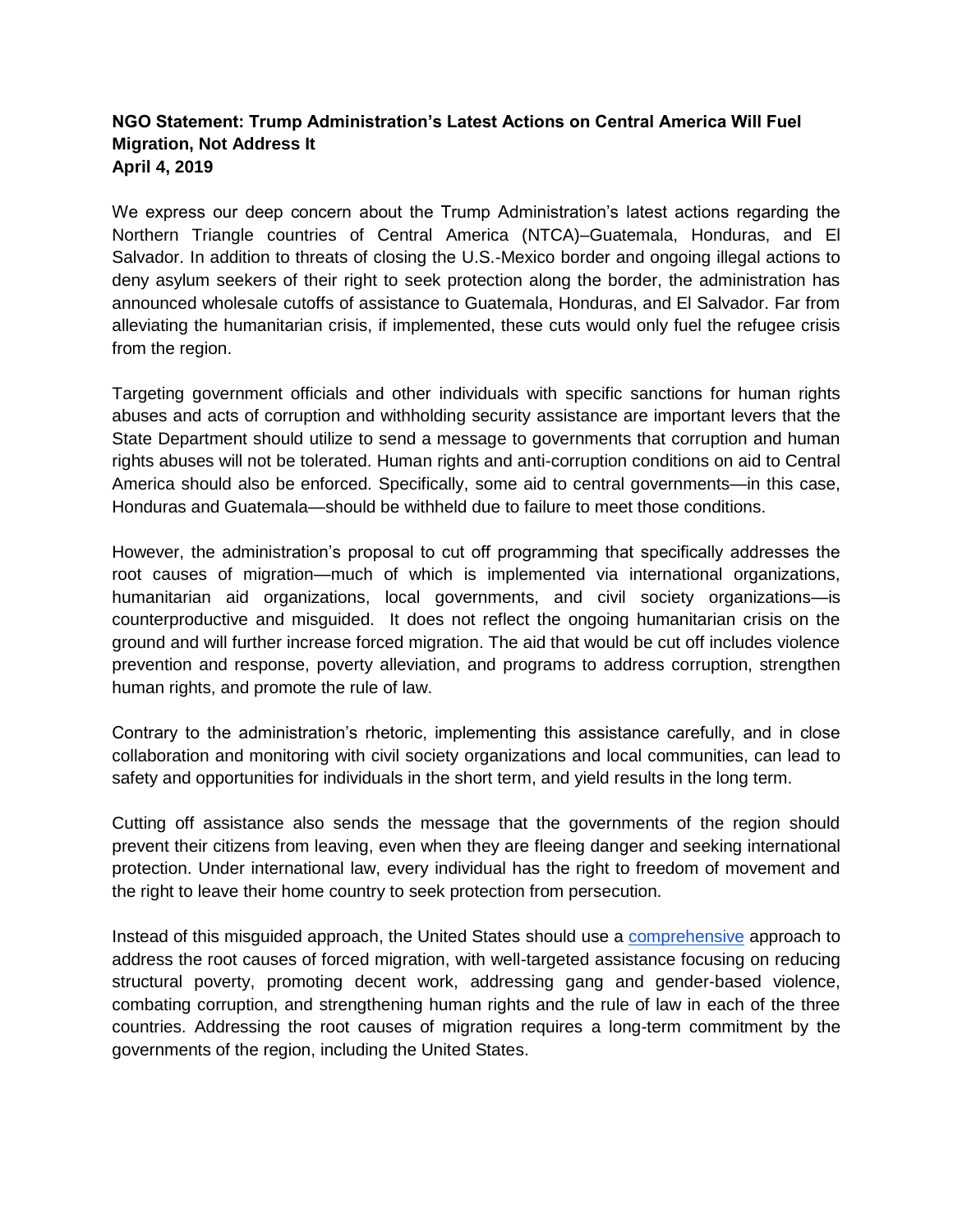This aid cutoff announcement follows that of a [new regional compact](https://www.dhs.gov/news/2019/03/28/secretary-nielsen-signs-historic-regional-compact-central-america-stem-irregular) between the Department of Homeland Security (DHS) and the three Central American governments. The compact was signed at the Honduran Security Ministry last week by DHS Secretary Kirstjen Nielsen and the security ministers of the three countries. Though the exact text of the memorandum has not vet been published, the initial announcement referenced proposals to strengthen border enforcement, expand information-sharing, and create joint police operations in the region. We are also concerned about this announcement, which appears to be another part of the administration's erroneous approach.

In particular, we are concerned by the State Department's absence at this meeting and in the future implementation of this agreement. The State Department, not DHS, is the U.S. government's foreign policy arm. Moreover, by holding the meeting at the Honduran Ministry of Security, the United States is sending the messages that it supports a security-only approach to addressing the root causes of migration from the NTCA countries—and that government corruption doesn't matter. We are also concerned by the lack of consultation with civil society organizations in the United States and the region on the regional compact, which to date has not been made public.

Proposals to increase intelligence sharing between the U.S. and Central American governments and to strengthen border enforcement in the region must not interfere with an individual's human right to seek international protection. Supporting increased joint security operations in the NTCA, given the record of human rights violations that security and law enforcement agencies have in the region will do nothing to stem the causes of migration and can lead to further abuses against human rights defenders. Finally, efforts to implement in-country refugee processing should be instituted not as a replacement for ensuring access to asylum at the U.S.- Mexico border, but rather in addition to it.

We urge the Trump Administration to reconsider its proposal to cut anti-corruption, anti-poverty, and anti-violence assistance to Central America. Assistance is a crucial part of U.S. diplomacy and an important piece of addressing the root causes of the ongoing forced migration and displacement. However, it must be done from a rights-based approach. Transparency and accountability should be ensured as well as active consultation with a diverse group of civil society actors in the design and implementation of aid initiatives. We urge members of Congress to ensure that this assistance is fully implemented according to law.

Cuts to assistance should not be based on whims to pressure governments to deter their citizens from leaving their home countries, as they have a right to seek safety. The administration's proposals, if implemented, will only fuel greater instability and more migration from the Northern Triangle region.